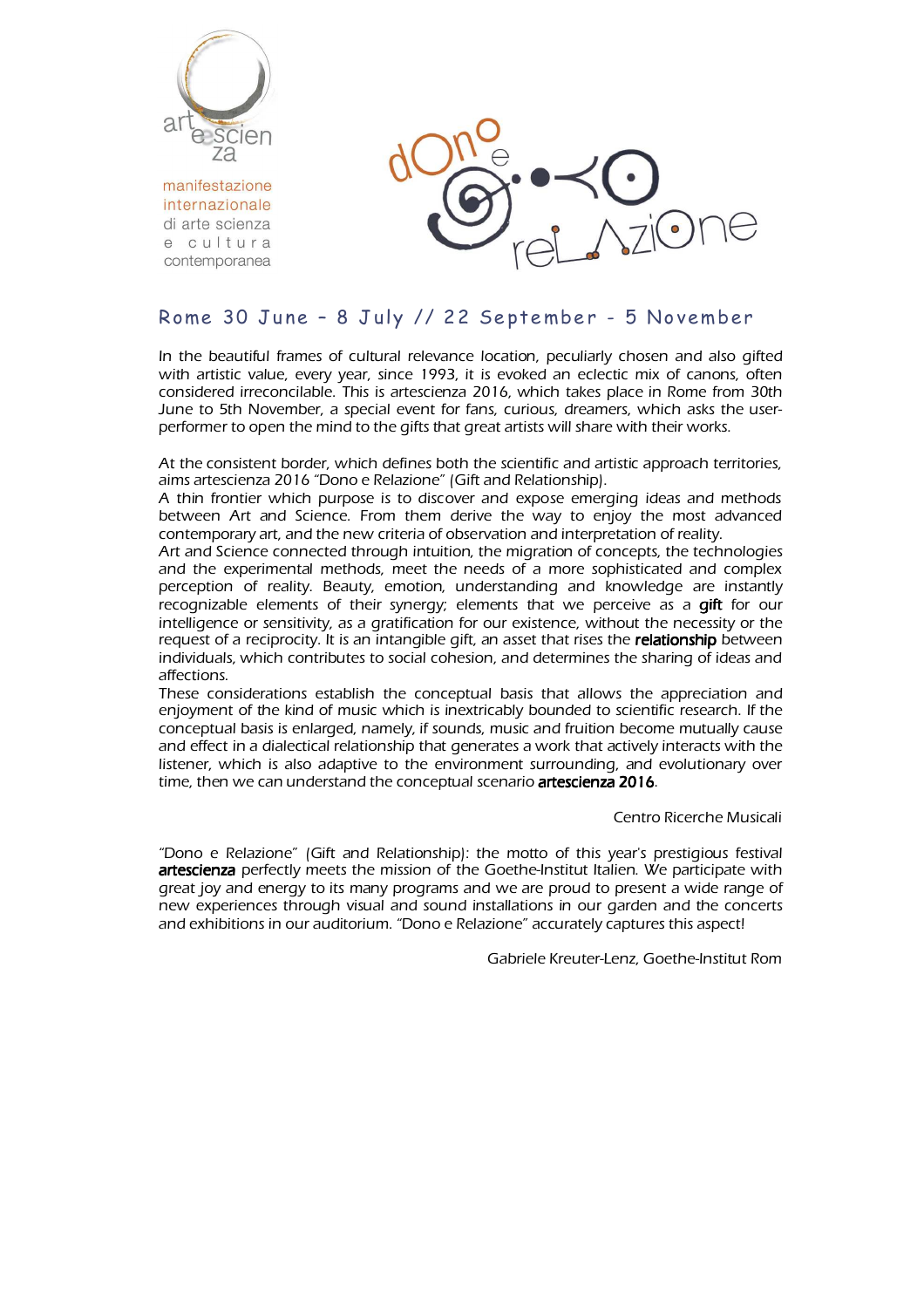

# **C a l e n d a r**

# **3 0 t h J u n e**

Ĭ CONSERVATORIO SANTA CECILIA Sala Medaglioni From 10 am to 1 pm and from 2 pm to 6 pm

CURTIS ROADS - Composing Electronic Music: A New Aesthetic Master Class of Composition

The master class is also presented in the Conservatories of L' Aquila, Sassari, Salerno, Perugia and in collaboration with the US Embassy to Italy.

# CONSERVATORIO SANTA CECILIA Sala Accademica 8.30 pm

POINT LINE CLOUD Multimedia concert by Curtis Roads (\*\*)

Video by Brian O'Reilly

\*\* première in Italy

#### Ī From 1st to 8th July

#### Ī **GOETHE-INSTITUT ROM Foyer** From 10 am to 1 pm and from 3 pm to 6

#### UNITA' IN COPPIE

On display works by Licia Galizia and adaptive sculptural and music works done in collaboration with Michelangelo Lupone (\*)

The sculptural-musical adaptive works are integrated and innovative works that integrate music to the plastic form, and even to technology and environment. They are able to interact with the public and adapt to the environment. They are based on Planephones® (CRM) planar technologies which allow a homogeneous diffusion of the sound over their own entire surface.

\*world première

# GOETHE-INSTITUT ROM Giardino basso 8 pm

### **IL GIARDINO DEI SUONI**

Sound art interactive installations with OLOPHONES and sensoristic technologies. Curators Laura Bianchini, Walter Cianciusi, Silvia Lanzalone

A musical journey into the Institute gardens (bottom garden and upper garden) realized with different diffusion systems which create real sound islands. The public can interact with some of them by varying the content.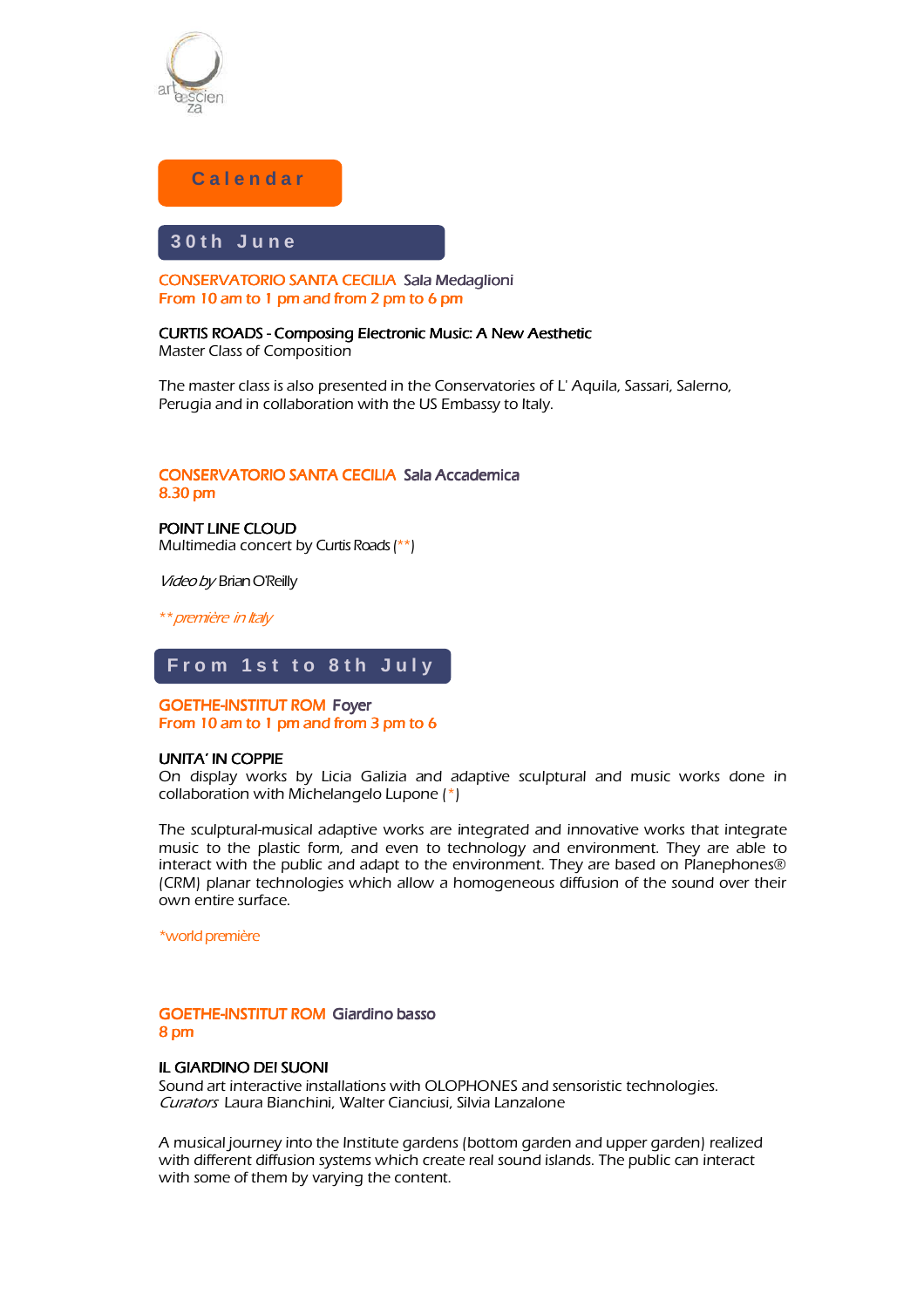

ł

j

### í **1 s t J u l y**

j **GOETHE-INSTITUT ROM Giardino alto** 8.30 pm

SEGNI E SUONI Concert / Installation 1

5 electronic works in multiphonic diffusion (USA and Latin America)

### **GOETHE-INSTITUT ROM Auditorium** 9.30 pm

### **CONCRETO LIBERO FLUENTE** Concert by the Cecilia Ensemble

Works by Klaus Huber, Kaija Saariaho, Cornelius Cardew, Sofia Gubaidulina, Luigi Pizzaleo (\*)

Performers Arielle Krebs, Michele De Vincenti, Lorenzo Biguzzi, Leonardo Vanni Martini, Francesco Dominici Braccini, Claudia Di Felice, Gloria Elgamal, Emanuele Greco, Flavio Nati, Andrea De Vitis, Arturo Tallini guitars; Giacomo Piermatti doublebass; Saria Convertino bayan; Danilo Perticaro, Filippo Ansaldi sax

\*world première

#### í í **2 n d J u l y**

í

I GOETHE-INSTITUT ROM Giardino alto  $8.30$  pm

SEGNI E SUONI Concert / Installation 2

5 electronic works in multiphonic diffusion (Scandinavia, Holland, Denmark)

# **GOETHE-INSTITUT ROM Auditorium Ore 21.30**

SENSITIVE PIANO Performance by Saskia Lankhoorn

*Works by* Peter Adriaansz (\*\*), Pete Harden (\*\*), Kate Moore (\*\*)

Performers Saskia Lankhoorn piano, Giuseppe Silvi live electronics

\*\* première in Italy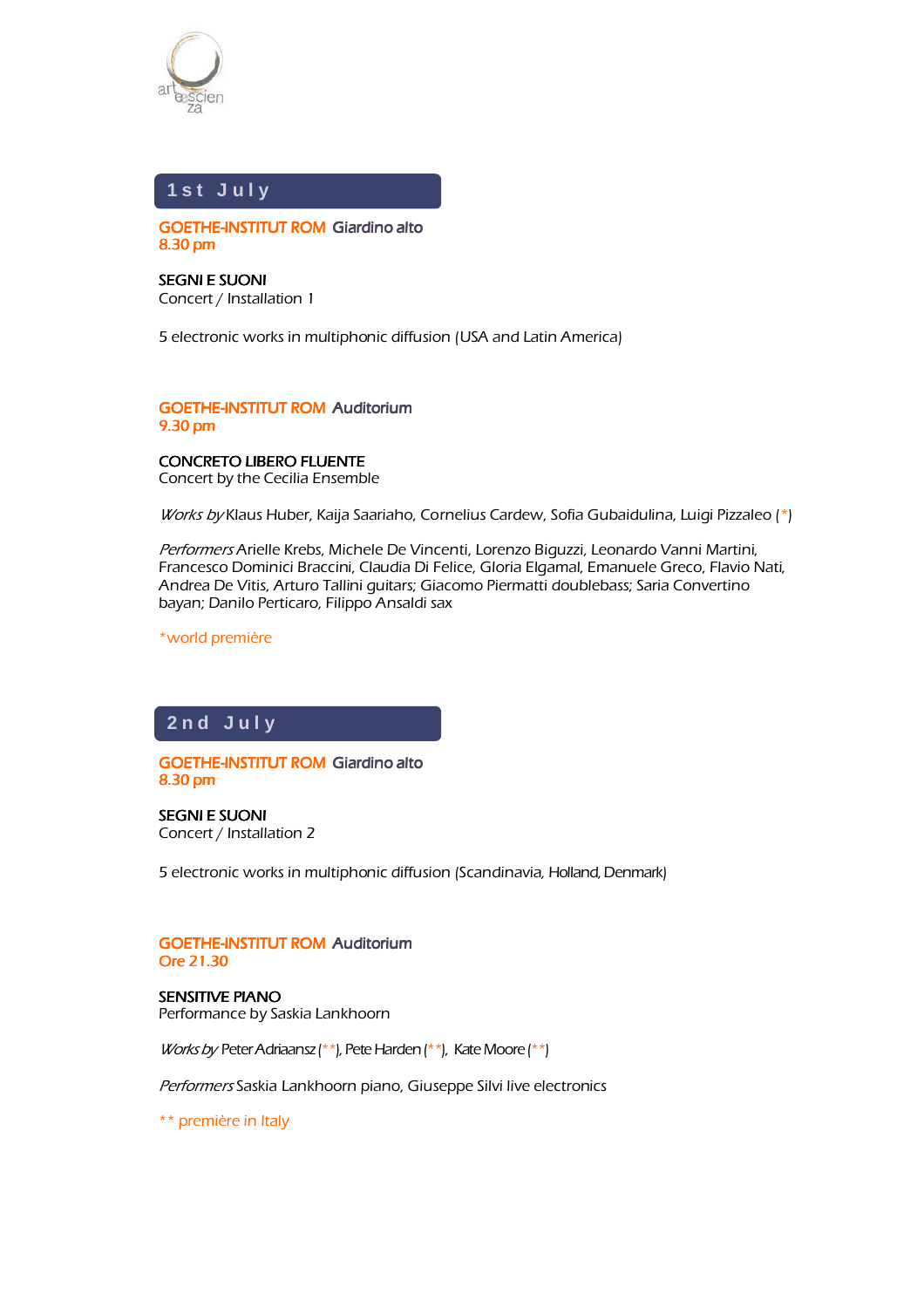

#### **4 t h J u l y**

# FONDAZIONE ISABELLA SCELSI Salone 1^ piano 1^ From 9.30 am to 1.30 pm and from 2.30 pm to 5.30 pm

ARNE DEFORCE AI Centro del Suono (At the centre of sound)

Master class of music interpretation "La Trilogia" for cello by Giacinto Scelsi

Subscription fees, reduced price for conservatory students.

# FONDAZIONE ISABELLA SCELSI Terrazzo 6 pm

# NEL SUONO DI SCELSI

Sound art installation on display with the Giacinto Scelsi documents exhibit

Co-realization with Fondazione Isabella Scelsi

A sophisticated but non-invasive environment created by the composers of CRM in the house where Giacinto Scelsi lived, based on original irradiation systems, generates a precise and detailed sound environment that allows a deep and natural perception of space and its evocative power.

# **GOETHE-INSTITUT ROM Giardino alto**  $8.30$  pm

SEGNI E SUONI Concert / Installation 3

5 electronic works in multiphonic diffusion (Italy)

# **GOETHE-INSTITUT ROM Auditorium** 9.30 pm

DANZA A TRATTI Music – video – dance

Gustavo Delgado music / Emiliano Perazzini choreography - dance "Transition"

Angelo Miele music /Theodor Rawyler concept e choreography "Safe" Structured improvisation between music and dance / Performers: Angelo Miele bayan, Enrica Felici dance (\*)

Michelangelo Lupone music / Licia Galizia video "Enigma del Centro"

Michelangelo Lupone music / Ricky Bonavita choreography, "Affinità" (from Power Game) Ricky Bonavita, Valerio De Vita dance

\*world première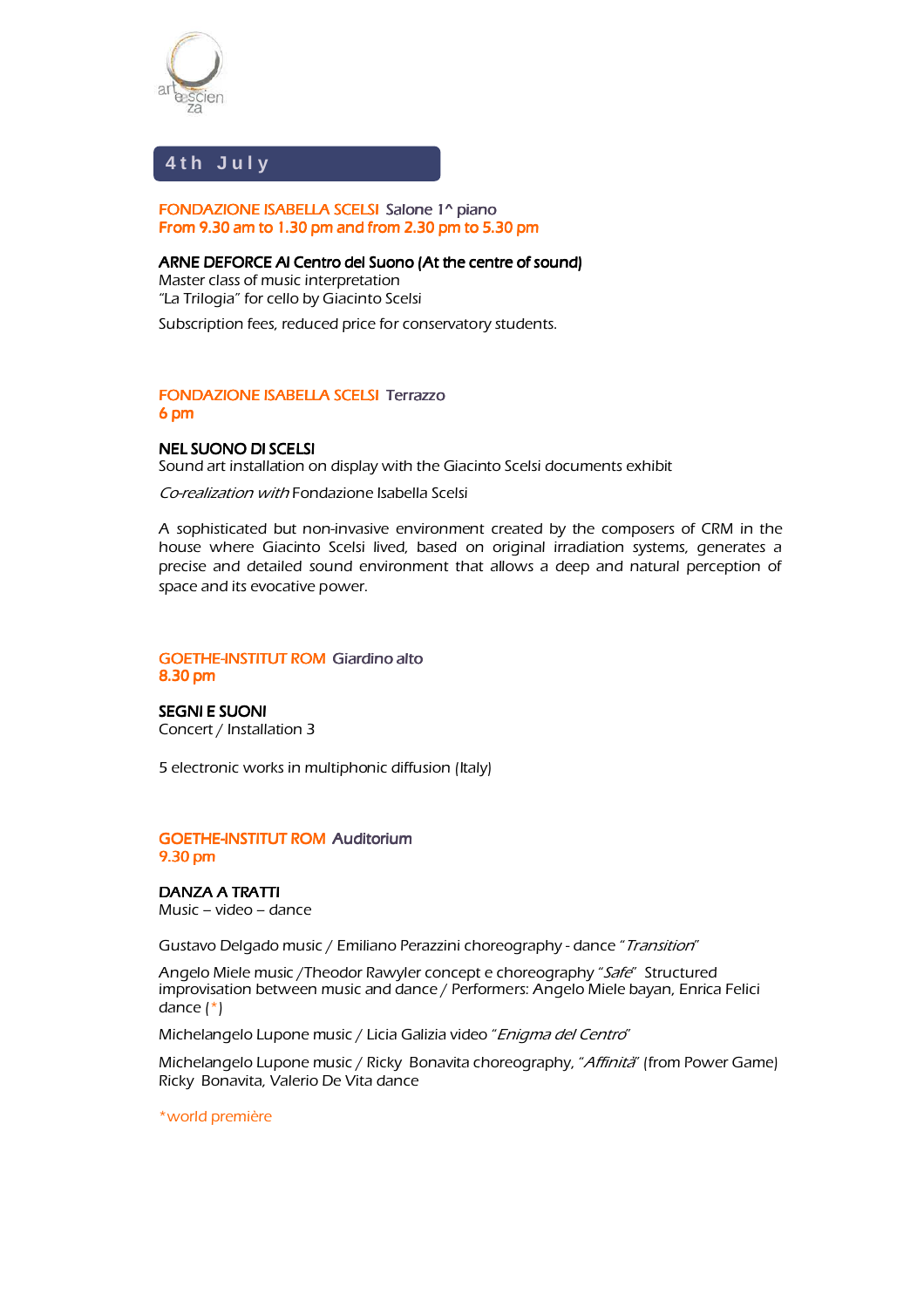



**GOETHE-INSTITUT ROM Giardino alto** 8.30 pm

SEGNI E SUONI Concert / Installation4 5 electronic works in multiphonic diffusion (Belgium, France)

# **GOETHE-INSTITUT ROM Auditorium** 9.30 pm

**VERTIGINE DEL SUONO** Performance by Arne Deforce

Works by Pascal Dusapin (\*\*), Iannis Xenakis, Giacinto Scelsi (from "La Trilogia")

Performer Arne Deforce cello

\*\*première in Italy

**6 t h J u l y**

GOETHE-INSTITUT ROM Giardino alto  $8.30$  pm

SEGNI E SUONI Concert / Installation 5

5 electronic works in multiphonic diffusion (Germany)

**GOETHE-INSTITUT ROM Auditorium** 9.30 pm

# A TEMPO (ON TIME) Music - dance - street dance

Francis Dhomont music / Valerio De Vita choreography and dance "Giglio – studio II"

Michele Papa music / Giovanna Velardi choreography "Il cuore articolare" Giovanna Velardi, Stellario Di Blasi dance (\*)

Concetta Cucchiarelli music / Benedetta Capanna choreography and dance "Saknes"

Massimiliano Cerioni music / Choreography by Niels "Storm" Robitzky (\*) / Dancers of the Accademia Nazionale di Danza, Rome The performance will be repeated at the Goethe-Institut Auditorium on 16th September in the context of "Battle of the year", event organized by Realvibes

In collaboration with Accademia Nazionale di Danza, Conservatorio Santa Cecilia, Goethe Institut, Compagnia Excursus, Compagnia FC@PIN.D'OC

\*world première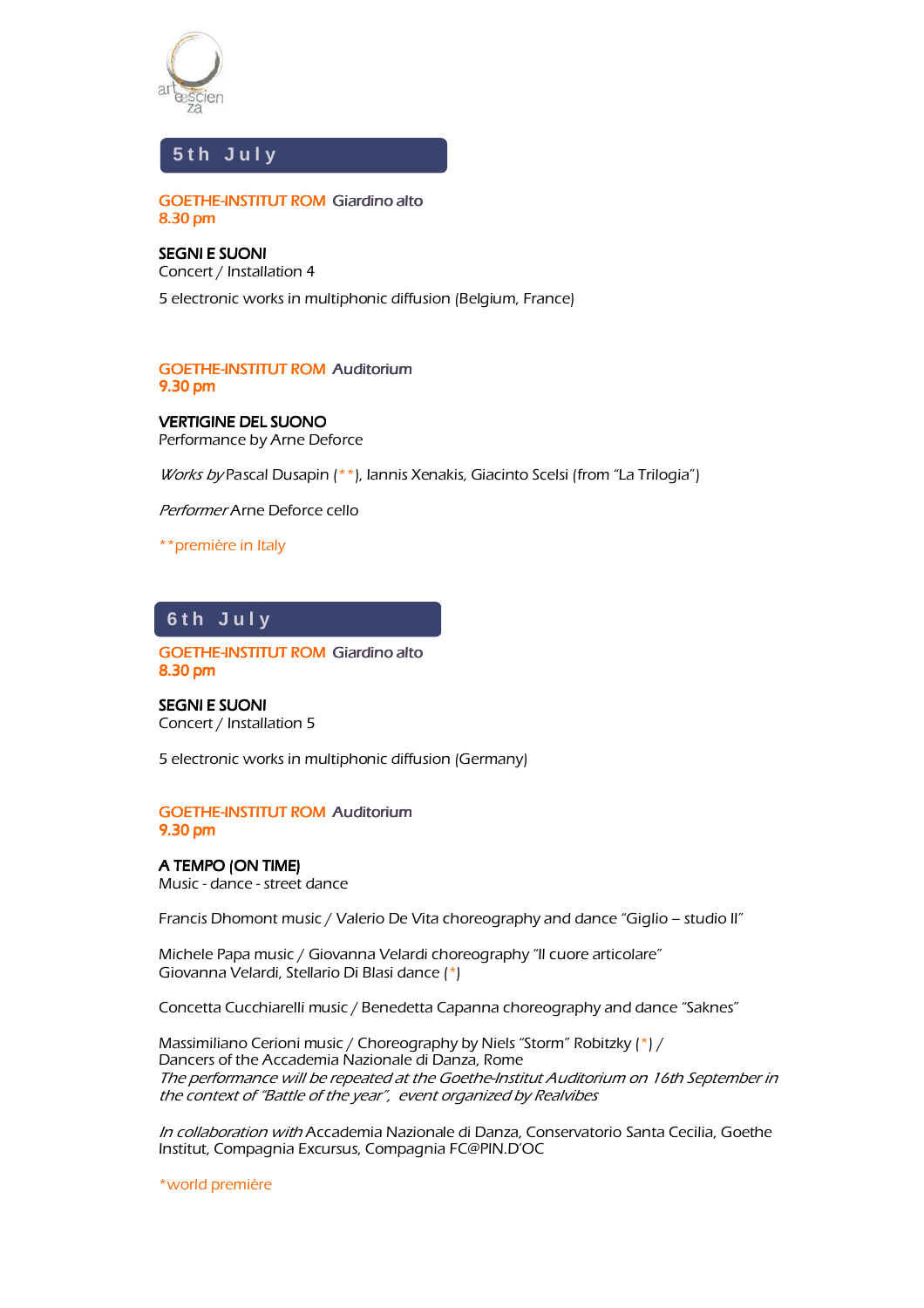

#### í **7 t h J u l y**

Ï GOETHE-INSTITUT ROM Giardino alto 8.30 pm

SEGNI E SUONI Concert / Installation 6

5 electronic works in multiphonic diffusion (Mediterranean Countries)

# **GOETHE-INSTITUT ROM Auditorium** 9.30 pm

# IN ARIA

Concert / Happening of the saxophones quartet SAXATILE

Works by Giuseppe Silvi "Phator" (\*) for saxophone and audio diffusion devices S.T.ONE Works by Gyorgy Ligeti, Antonio Tejero Blanco, George Aperghis , Sébastien Béranger (\*\*)

Performers SAXATILE: Enzo Filippetti, Danilo Perticaro, Filippo Ansaldi, Michele D'Auria saxophones

Enzo Filippetti music director

\*world première \*\* première in Italy

#### l **8 t h J u l y**

J

**GOETHE-INSTITUT ROM Giardino alto** 8.30 pm

SEGNI E SUONI Concert / Installation 7

5 electronic works in multiphonic diffusion (inspired to Shakespeare, Cervantes, Goethe).

### **GOETHE-INSTITUT ROM Auditorium** 9.30 pm

### 4 -4-2 VIAGGI IN ITALIA TRA LETTERATURA POESIA E MUSICA (ITALIAN JOURNEY BETWEEN LITERATURE, POETRY AND MUSIC) Celebrating SHAKESPEARE, CERVANTES, GOETHE

Dramaturgy and direction by Manuela Cherubini Works by Marco De Martino  $(*)$ , Giuseppe Desiato  $(*)$ , with elaboration of works from the baroque, modern and contemporary repertoire.

Performers Manuela Cherubini, Marco Quaglia actors, Anna Clementi vocal actress, Tiziano Capponi, Ivan Liuzzo percussions, Francesco Ziello piano

\*world première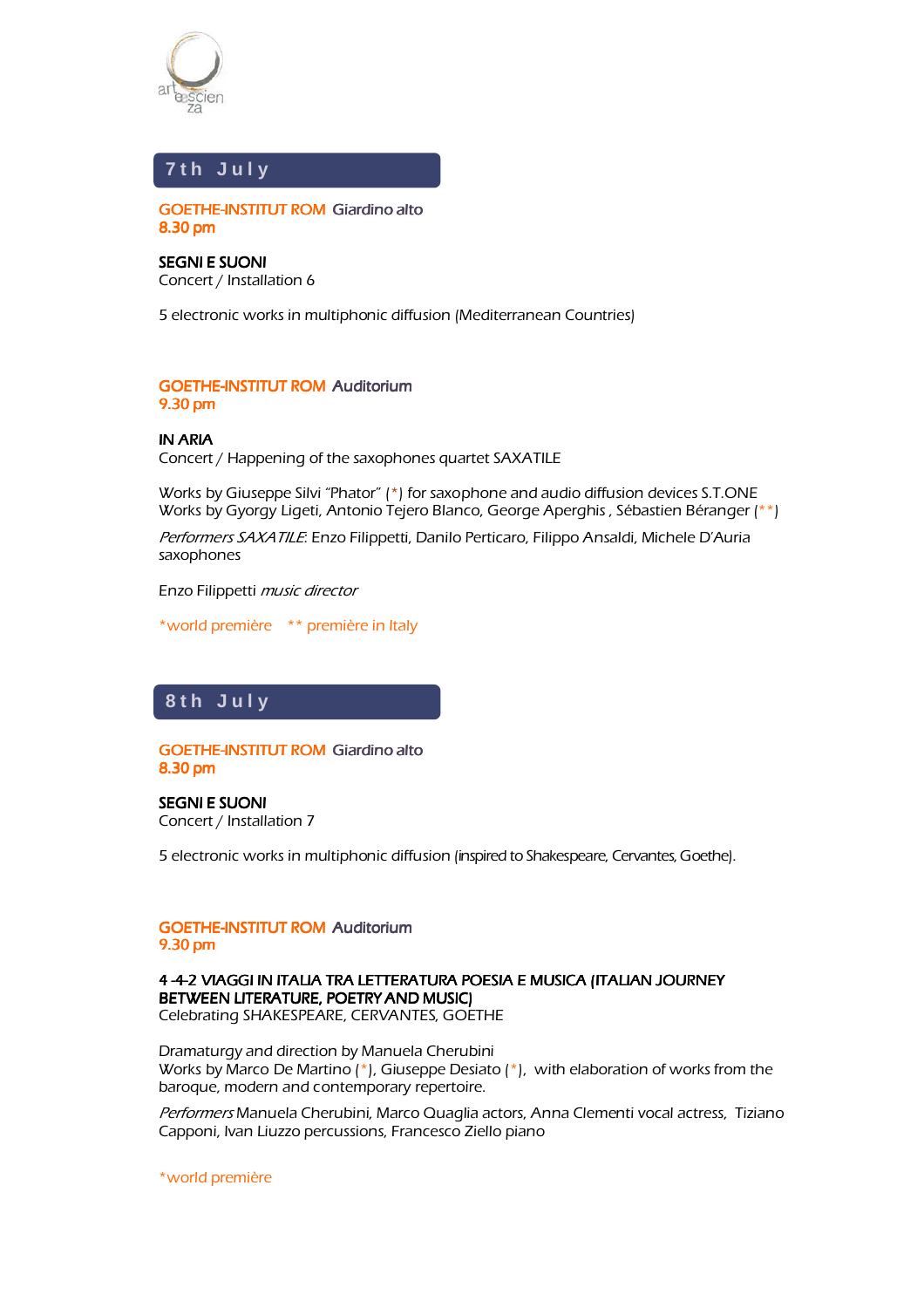

 $\overline{1}$ 

I

# **I n A u t u m n …**

#### I I I I I I I I I I I I I I I I I I September (TBA)

ľ GALLERIA NAZIONALE D'ARTE MODERNA Cortile del Partigiano 10.30 am

# COLLOQUI CON ... (TALKS WITH...)

Michelangelo Lupone on "Forme Immateriali" (Immaterial Forms) permanent adaptive music work at the Cortile del Partigiano.

Meeting and visits with the public and blind people.

# **F r o m 2 9 t h t o 3 0 t h S e p t e m b e r**

### FGTECNOPOLO Parco Tecnologico Tiburtino  $10.30$  am

# **MUSICA EMOZIONI (MUSIC EMOTIONS)**

A project of psychiatric rehabilitation of psychotic patients through innovative music forms.

Composers / Performers Francesco Ziello e Massimiliano Mascaro

Medic staff Dott.i Valerio De Lorenzo, psychiatrist; Federica Bruni and Beatrice Rufelli rehabilitation technicians

# From 3rd October to 4th November

### CONOSCERE CONOSCERSI CONOSCERE

Master classes of Composition and Concerts (Free participation)

### CONSERVATORIO SANTA CECILIA Sala Medaglioni From 10 am to 1 pm and from 2.30 pm to 4.30 pm

### JOHN CHOWNING Sound Synthesis And Perception: Composing From The Inside Out Master class of Electronic Composition

Composer, musician, inventor and teacher, known for his work at Stanford University in 1967 conceived the FM synthesis algorithm (Frequency Modulation) for audio applications, with which generates and simulates a wide variety of timbres, including vocals.

The Master class is also presented in the Conservatoires of Salerno, L'Aquila, Sassari, Cagliari, Perugia, Bolzano (a project in collaboration with). Projet curator Silvia Lanzalone

# CONSERVATORIO SANTA CECILIA Sala Accademica  $8.30$  pm

### **VOCI**

Concert for voice, saxophone and live electronics

Music by John Chowning "Voices", Phoné, "Turena", "Stria" and Jean Claude Risset "Obscura"

Performers Maureen Chowning soprano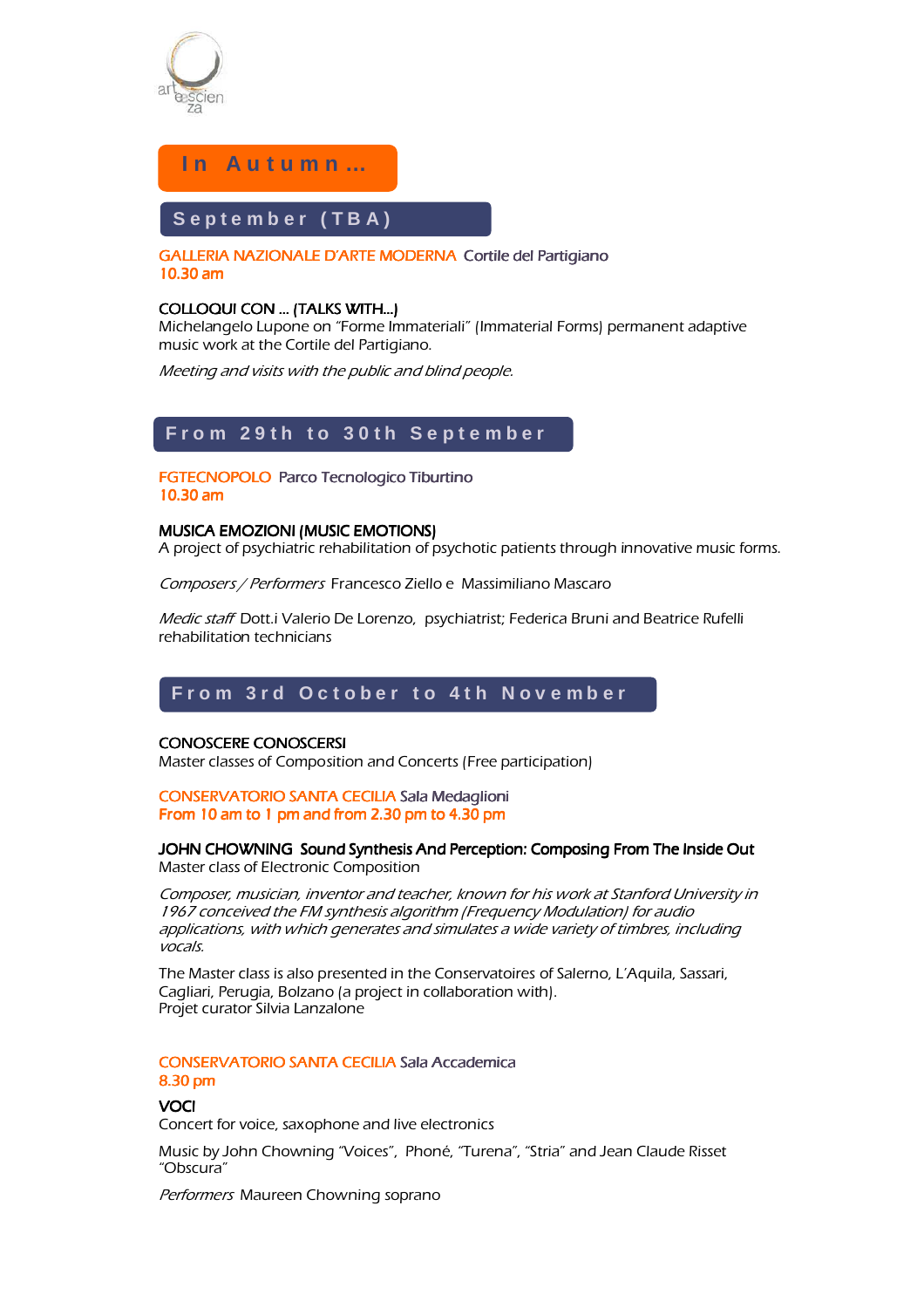

ſ I

# 20th October

CONSERVATORIO SANTA CECILIA Sala Medaglioni From 10 am to 1 pm and from 2.30 pm to  $4.30$  pm

## LUIS NAON

Master Class of Electroacoustic composition: "Music Creation and Interpretation"

# CONSERVATORIO DI SANTA CECILIA Sala Accademica  $8.30$  pm

# **RESONANCES**

Concert for saxophone, guitar, piano and live electronics Music by Luis Naon and Pierre Boulez

Performers Arturo Tallini quitar, Enzo Filippetti saxophone, Arianna Granieri piano

A project promoted by MIUR and France Embassy to Italy In collaboration with Conservatorio Santa Cecilia, Conservatoire National Supérieur de Musique of Paris.

# **3 r d N o v e m b e r**

ACCADEMIA NAZIONALE DI DANZA Teatro Ruskaja From 10 am to 1 pm and from 2.30 pm to 5.30 pm

### **JEAN GEOFFROY – CRISTOPHE LEBRETON**

Master Class of LIGHT WALL SYSTEM (1) Gestural interface for creating and controlling the sound through light.

Jean Geoffroy performer, Cristophe Lebreton sound engineer

# **4 t h N o v e m b e r**

l,

j ACCADEMIA NAZIONALE DI DANZA Teatro Ruskaja From 10 am to 1 pm and from 2.30 pm to 4.30 pm

JEAN GEOFFROY - CRISTOPHE LEBRETON Master Class of LIGHT WALL SYSTEM(2) Gestural interface for creating and controlling the sound through light.

Jean Geoffroy performer, Cristophe Lebreton sound engineer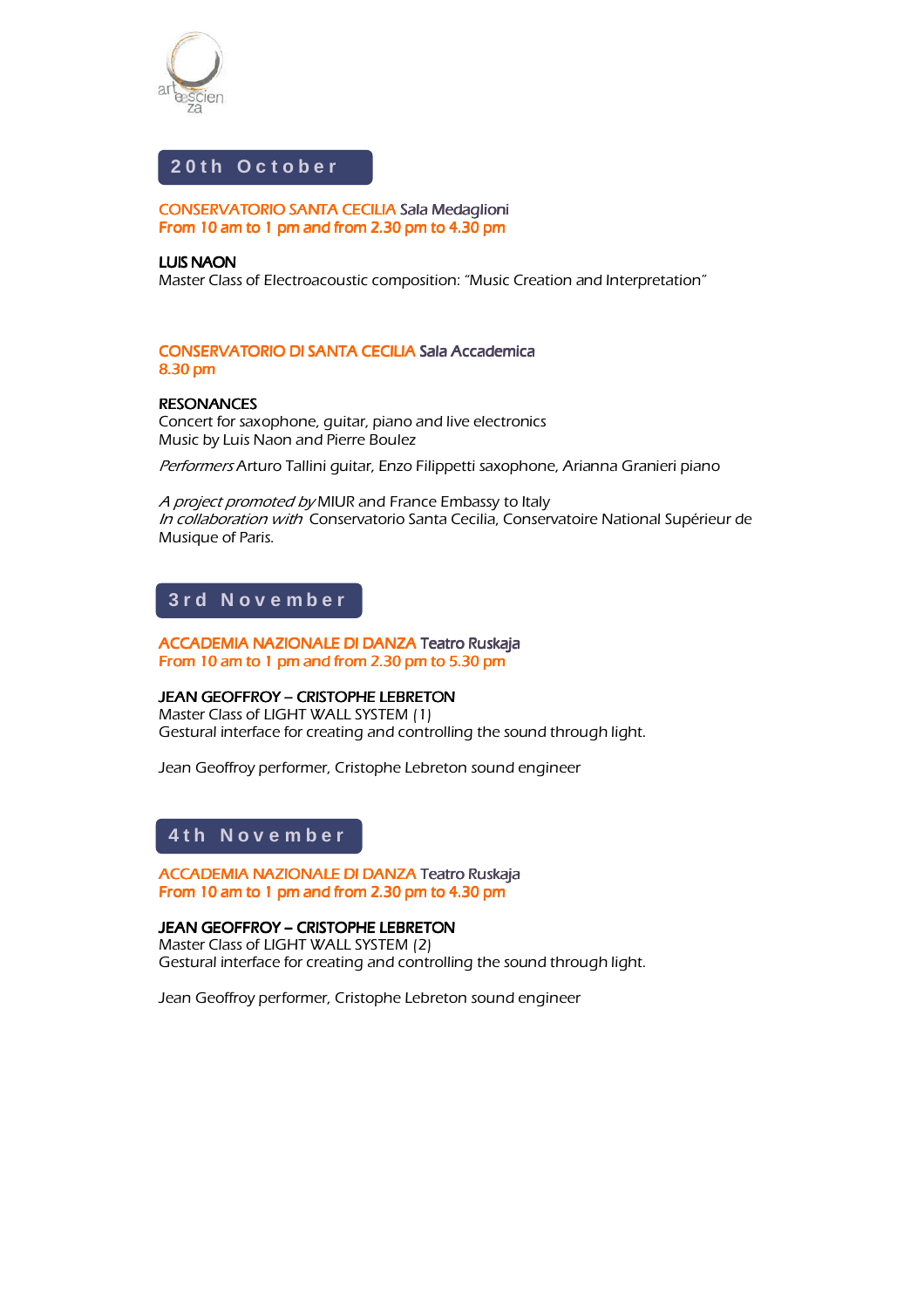

# ACCADEMIA NAZIONALE DI DANZA Teatro Ruskaja Ruskaja  $8.30 \text{ pm}$

# LIGHT MUSIC

Performance by Jean Geoffroy for Light Wall System

Music by Thierry De Mey

Sound engineer Cristophe Lebreton Music director James Giroudon

A project promoted by MIUR and France Embassy to Italy In collaboration with Conservatorio Santa Cecilia, Conservatoire National Supérieur de Musique of Lyon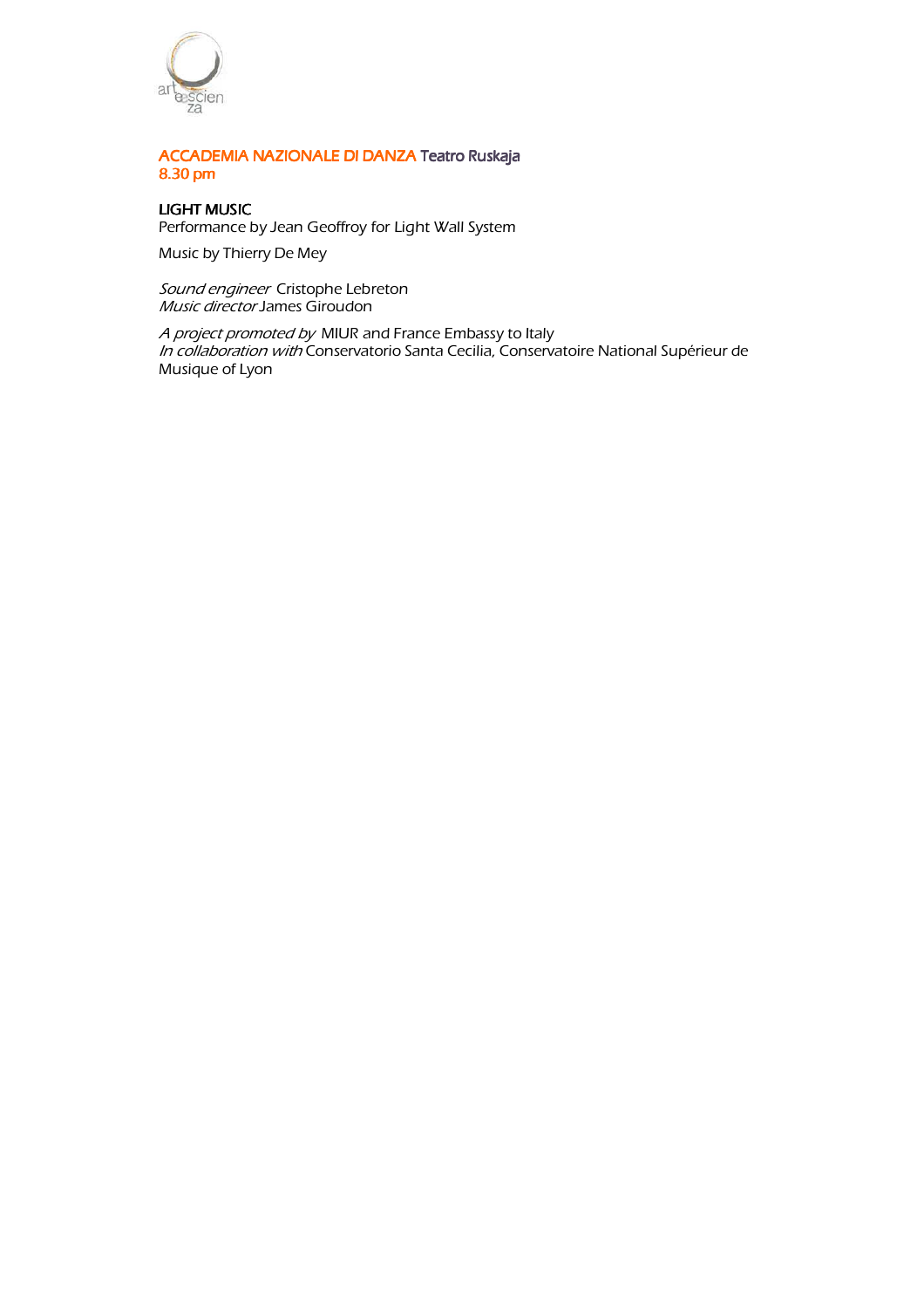

Ĩ í

# **S t a f f**

LAURA BIANCHINI general direction MICHELANGELO LUPONE artistic direction LORENZO SENO scientific direction LICIA GALIZIA exhibition coordination RICKY BONAVITA, THEODOR RAWYLER dance coordination EMANUELA MENTUCCIA project assistant ALESSIO GABRIELE, SILVIA LANZALONE senior researchers MAURIZIO PALPACELLI tecnica manager GIUSEPPE SILVI sound direction LEONARDO MAMMOZZETTI, MICHELE PAPA, PASQUALE CITERA, MARCO DE MARTINO, GIUSEPPE DESIATO, MASSIMILIANO MASCARO, FRANCESCO ZIELLO music assistants ELENA DALO' production assistant SILVIA GUERRISI artistic secretariat GIULIA GUIZZARDI artistic assistant SARA CICCARELLI press office IRENE GENTILE integrated communication

# Master class coordination of Curtis Roads, John Chowning and Jean Geoffroy

MICHELANGELO LUPONE Conservatorio Santa Cecilia, Roma WALTER CIANCIUSI Conservatorio A. Canepa, Sassari SILVIA LANZALONE Conservatorio G. Martucci, Salerno MARIA CRISTINA DE AMICIS Conservatorio A. Casella, L'Aquila ENRICO COCCO Conservatorio F. Morlacchi, Perugia LUIS NAON Conservatoire National Supérieure de Musique CNSDM, Parigi JEAN GEOFFROY Conservatoire National Supérieure de Musique CNSDM, Lione RICKY BONAVITA Accademia Nazionale di Danza